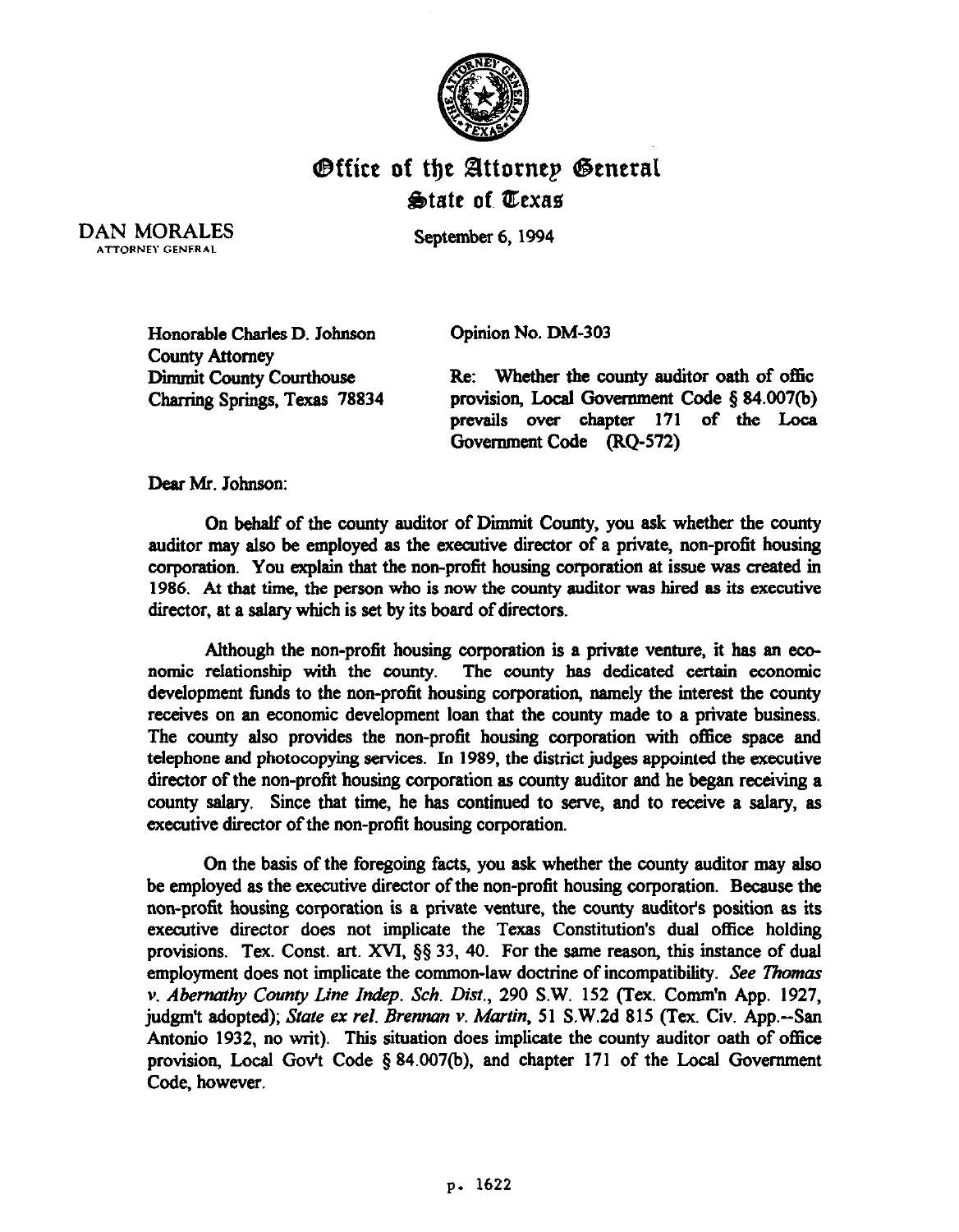and

The county auditor's oath of office is set forth in section 84.007 of the Local Government Code, which provides in pertinent part:

> (b) The county auditor must take the official oath and a written oath that lists the positions of public, and private trust previously held and the length of service in each of those positions and that states:

 $(1)$  that he has the qualifications required by this chapter;

(2) that he will not be personally interested in a contract with the county.

*Id.* (emphasis added). This provision prohibits the county auditor from having a personal interest in any county contract. In Attorney General Opinion V-381 (1947), this office concluded that the now-repealed statutory predecessor to the county auditor oath of office provision, article 1649, V.T.C.S., in conjunction with a Penal Code provision, prohibited a county auditor from contracting with the county to provide it with telephone services, officers' bonds, or electrical equipment. Similarly, in Attorney General Opinion WW-1241 (1962), this office concluded that now-repealed article 1649, in conjunction with nowrepealed article 2364, prohibited a county auditor from owning stock in a corporation which had business dealings with the county. Although you do not mention any specific contracts, it seems likely from the circumstances described in your letter that the county has a contract with the non-profit housing corporation and with the private business which has an economic development grant, the interest on which the county has dedicated to the non-profit housing corporation.

The crucial question is whether the county auditor has a "personal interest" in either of these contracts. This office has construed the term "interest" in similar statutes to mean "a direct personal or pecuniary interest." See Attorney General Opinion DM-109  $(1992)$ . We believe that section 84.007(b) prohibits a county auditor from having a direct personal or pecuniary interest in any county contract, and requires that he or she must divest himself or herself of such an interest in order to hold office. The determination whether the county auditor of Dimmit County has such an interest in a particular county contract involves questions of fact which are beyond the scope of the opinion process.

The situation you describe also implicates the conflicts of interest provisions applicable to local public officials, including county auditors,<sup>1</sup> in chapter  $171$  of the Local

<sup>&</sup>lt;sup>1</sup>Section 171.001(1) of the Local Government Code defines the term "local public official" to **mcaa:** 

a member of the governing body or another officer, whether elected, appointed, paid, or unpaid, of any district (including a school district), county, municipality, precinct, central appraisal district, transit authority or district, or other local governmental entity who exercises responsibilities beyond those that are advisory in nature. [Emphasis added.]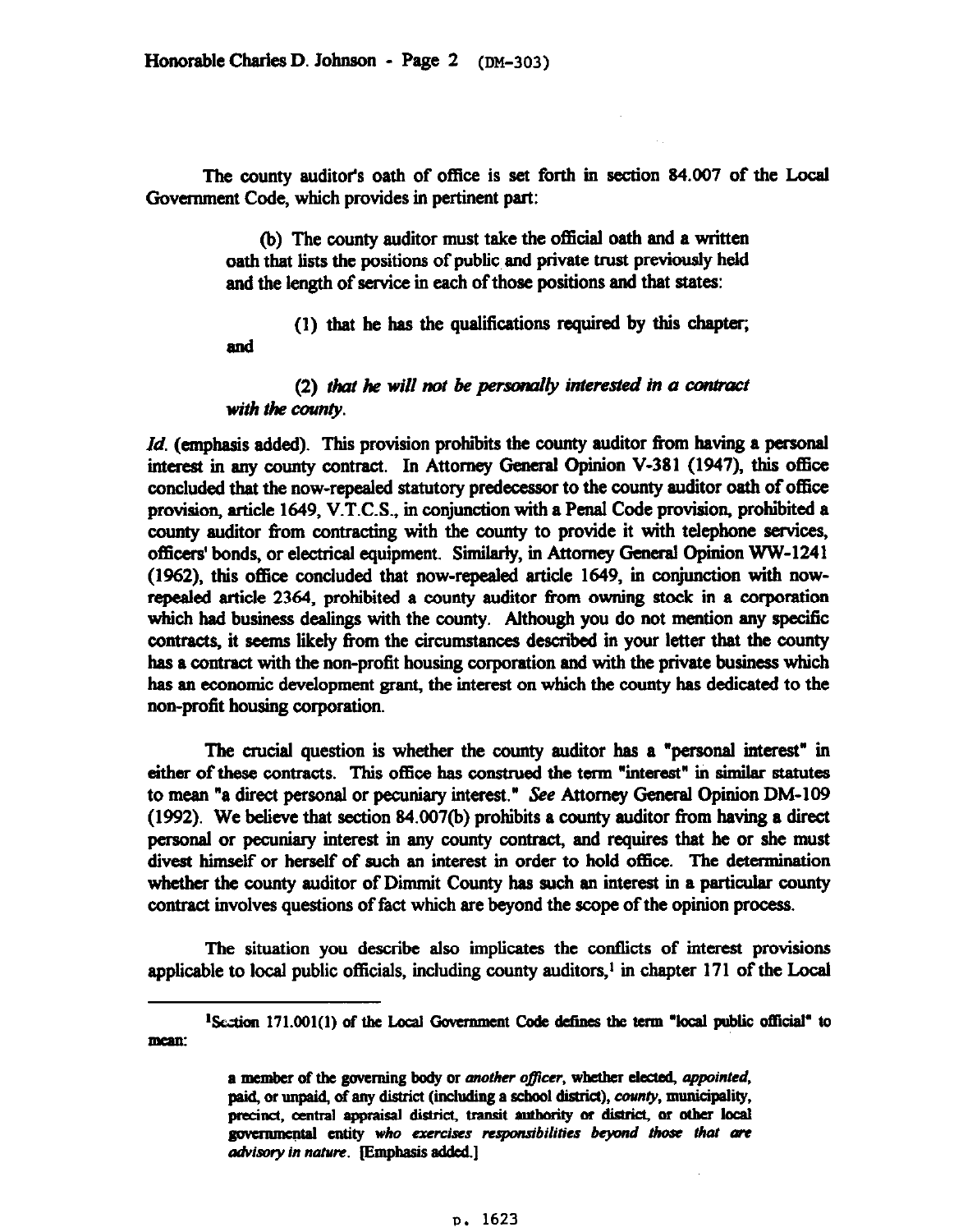Government Code.<sup>2</sup> Section 171.004 of the Local Government Code requires a local public official, who has a "substantial interest" in a business entity, to submit an affidavit disclosing that interest "before a vote or decision on any matter involving the business entity" and to abstain from further participation in the matter if the action would "have a special economic effect on the business entity that is distinguishable from the effect on the public." Local Gov't Code § 171.004(a)(1). The violation of this provision is a class A misdemeanor. *Id.*  $\&$  171.003. The term "business entity" includes a non-profit corporation. See id. § 171.001(2) (defining "business entity"); Attorney General Opinion JM-424 (1986). A person has a "substantial interest" in a business entity if "funds received by the person from the business entity exceed 10 percent of the person's gross income for the previous year." *Id. \$171.002(a)(z).* 

Assuming that the county auditor's income as executive director exceeded 10 percent of his gross income for the previous year, that his official duties require a "vote or decision<sup>"3</sup> on a matter involving the non-profit housing corporation or the private business which has an economic development grant, and that he is otherwise within the criteria set out in Local Government Code, chapter 171, he would be able to continue his employment with the non-profit housing corporation by complying with the requirements of section 171.004. Chapter 171 would thus permit the county auditor to have a personal interest in a contract with the county, while section 84.007(b) expressly bars the county auditor from being "personally interested in a contract with the county." The two provisions would thus conflict as applied to the county auditor.

<sup>2</sup>Chapter 171 of the Local Government Code pre-empts the common law of conflict of interests as applied to local public officials. Local Gov't Code § 171.007(a).

<sup>3</sup>Although county auditors do not vote, they are required by law to perform certain duties which could conceivably affect entities which contract with the county. See, e.g., Local Gov't Code §§ 111.032, 111.033 (requiring auditors in certain counties to act as budget officer for the commissioners court and to prepare fiscal year budget); 112.006 (providing that the county auditor has general oversight of the books and records of a county, district or state officer authorized or required by law to receive or collect money that is intended for the use of the county and that the "county auditor shall see to the strict enforcement of the law governing county finances"); 113.064 (providing that a claim, bill or account against the county may not be allowed or paid until it has been examined and approved by the auditor); 113.065 (providing that a county auditor may not approve a claim unless the claim is incurred as provided by law); id. ch. 115 (authorizing county auditor to audit county funds). We do not decide here whether the performance of any of these duties would rise to a "decision" under chapter 171 of the Local Government Code.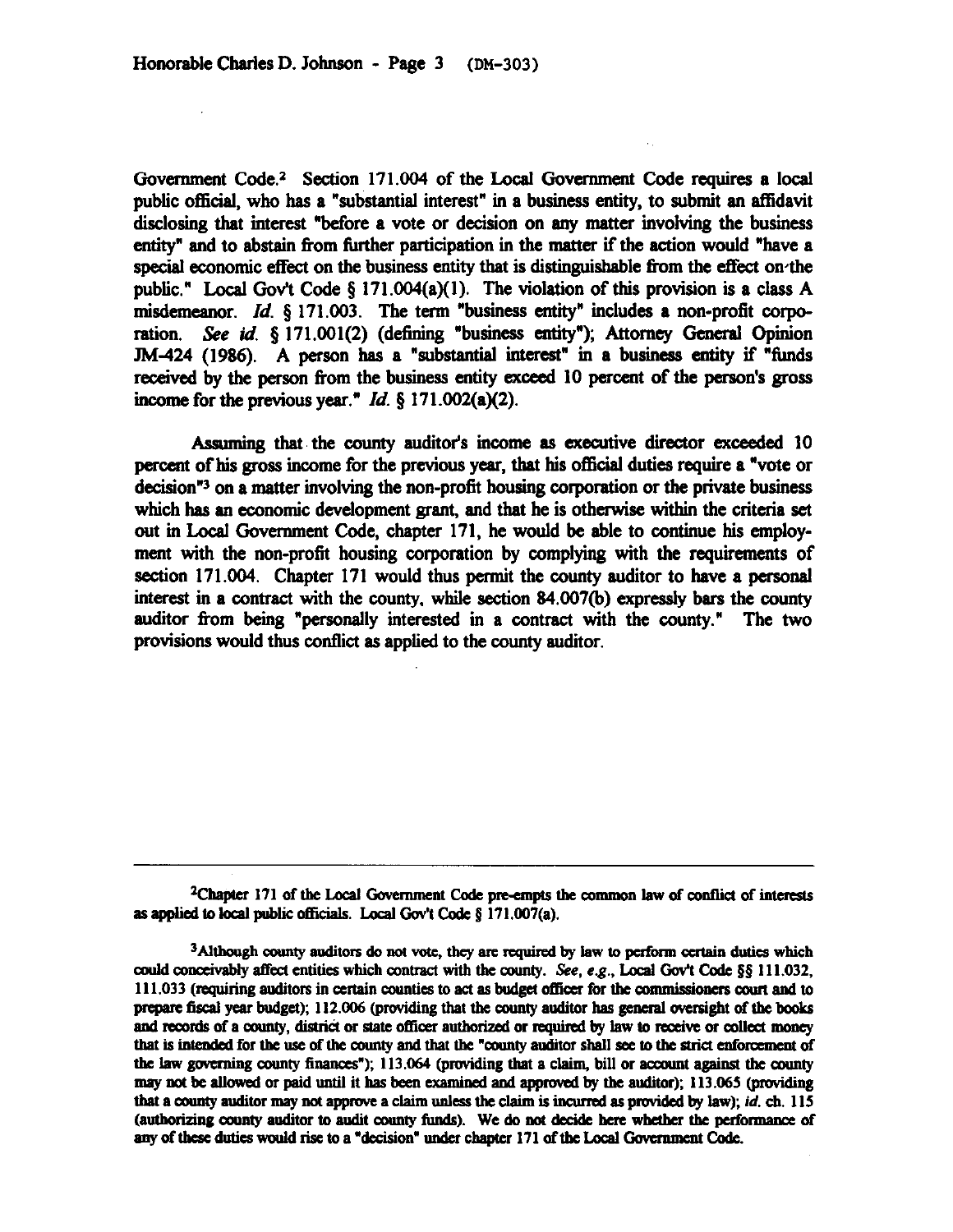The Code Construction Act, Gov't Code ch. 311. provides as follows:

(a) If a general provision conflicts with a special or local provision, the provisions shall be construed, if possible, so that effect is given to both.

(b) If the wntlict between the general provision and the special or local provision is irreconcilable, the special or local provision prevails as an exception to the general provision. unless the general provision is the later enactment and the manifest intent is that the general provision prevail.

Gov't Code § 311.026; see also Gordon v. Lake, 356 S.W.2d 138 (Tex. 1962); *Townsend v. Terrell*, 16 S.W.2d 1063 (Tex. 1929). Section 84.007(b) of the Local Govemment Code expressly applies only to county auditors. while chapter 171 of the code applies to local public officials in general. For the reasons stated above, it is not possible to give effect to both chapter 171 and section 84.007(b) to the extent of conflict. Therefore, we must apply the rule of statutory construction set forth in Government Code section  $311.026(b)$  to the extent of conflict.

The statutory predecessor to section 84.007(b), the specific provision, was adopted in 1905, while the statutory predecessor to chapter 171 was adopted in 1983. See Acts 1983, 68th Leg., ch. 640, at 4079; Acts 1905, 29th Leg., ch. 161, at 381. Given the breadth of the detinition of "local public official" in chapter 171.4 the scope of the conduct which it regulates,<sup>5</sup> and the detailed requirements<sup>6</sup> and penalties<sup>7</sup> it imposes, we believe that the legislature intended for chapter 171 to prevail over the county auditor oath of office provision in section 84.007(b) to the extent of conflict. Because chapter 171 is the later enacted statute and we believe that it is the intent of the legislature for chapter 171 to prevail over the specific county auditor oath of office provision in section 84.007(b), we conclude that chapter 171 prevails over section 84.007(b) to the extent of conflict. See also Attorney General Opinion DM-279 (1993) (concluding that Local Gov't ch. 171 impliedly modified provisions setting forth county commissioners oath, Local Gov't Code § 81.002).

You have not supplied this office with sufficient information to determine definitively whether the county auditor has a "substantial interest" in the non-profit

6&e *id.* 

<sup>&</sup>lt;sup>4</sup>Local Gov't Code § 171.001(1) (defining "local public official"); see supra note 1.

<sup>&</sup>lt;sup>5</sup>See Local Gov't Code § 171.004 (governing local public officials' participation in votes or decisions).

<sup>&</sup>lt;sup>7</sup>See *id.*  $\oint$  171.003. We note that the legislature has not enacted a penalty for violations of section 84.007(b) of the Local Government Code.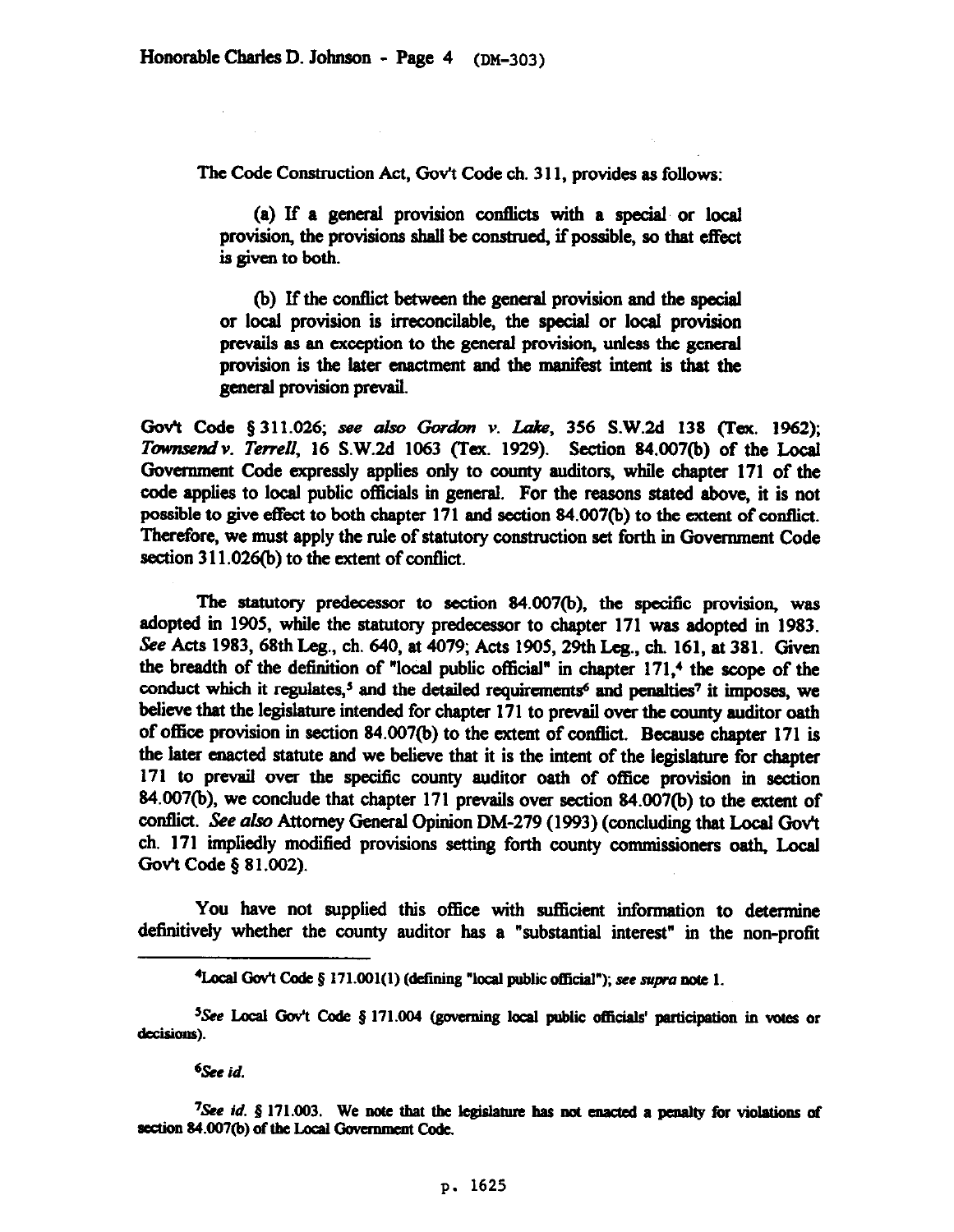housing corporation or whether the county auditor must make "decisions" on matters that affect the non-profit housing corporation. See supra note 3. Assuming that the county auditor's income as executive director of the non-profit housing corporation exceeds 10 percent of his gross income for the previous year and that he must make "decisions" on matters that affect it, he must adhere to the requirements set forth in chapter 171 of the Local Government Code, including submitting an affidavit and abstaining from participating in any decision<sup>8</sup> which would "have a special economic effect" on the non-profit housing corporation.<sup>9</sup>

## **SUMMARY**

Chapter 171 of the Local Government Code prevails over the county auditor oath of office provision, Local Gov't Code § 84.007(b), to the extent of conflict. A county auditor who is employed as the executive director of a private, non-profit housing corporation which receives funding from the county is required to adhere to the requirements set forth in chapter 171 of the Local Government Code, if his income as executive director exceeds 10 percent of his gross income for the previous year. Attorney General Opinions V-381 (1947) and WW-1241 (1962) are overruled to the extent they are inconsistent with this opinion.<br>Yours very truly,

 $\sum_{\alpha}$ <sup>1</sup> $M_{\alpha}$  les

DAN MORALES Attorney General of Texas

<sup>&</sup>lt;sup>8</sup>We note that section 84.021 of the Local Government Code authorizes a county auditor to hire assistants and provides that an assistant "during the absence or unavoidable detention of the county auditor, may perform the duties required by law of the county auditor." We do not decide here whether this provision authorizes a county auditor to delegate decisions to an assistant in the event of a conflict of interest.

<sup>&</sup>lt;sup>9</sup>Letter Opinion No. 88-126 (1988), which held that a county auditor is not prohibited under chapter 171 of the Local Government Code from selling road materials to the county but did not consider the effect of the county auditor's oath set forth in section 84.007(b) of the Local Government Code, is consistent with this opinion. Attorney General Opinions V-381 (1947) and WW-1241 (1962), which were issued long before the enactment of the statutory predecessor to chapter 171 of the Local Government Code, are overruled to the extent they are inconsistent with this opinion.